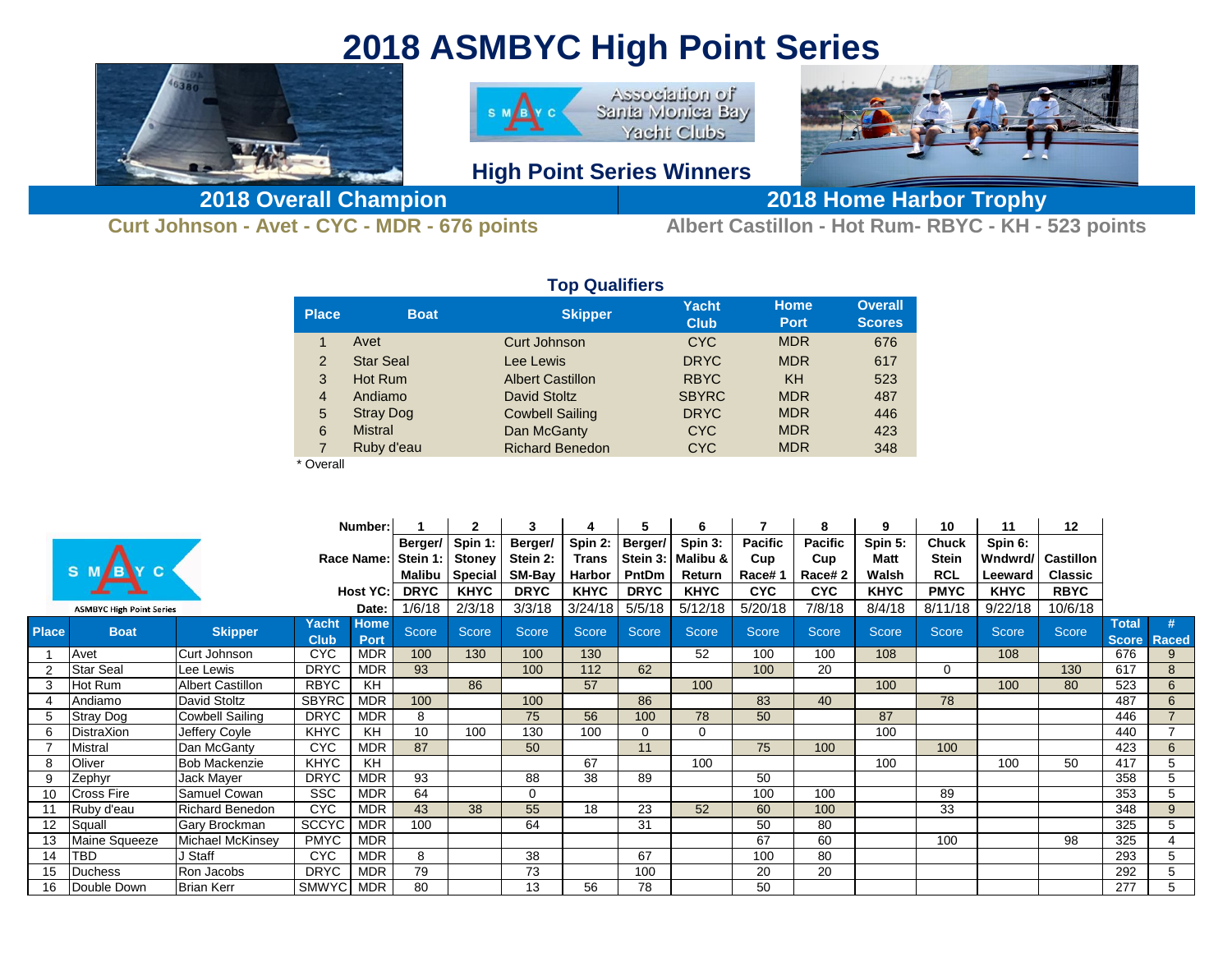|              | <b>ASMBYC High Point Series</b> | Berger/ Spin 1:<br>Stein 1:<br><b>Malibu</b><br><b>DRYC</b><br>1/6/18 | <b>Stoney</b><br><b>Special</b><br><b>KHYC</b><br>2/3/18 | Berger/<br>Stein 2:<br><b>SM-Bay</b><br><b>DRYC</b><br>3/3/18 | Spin 2:<br><b>Trans</b><br>Harbor<br><b>KHYC</b><br>3/24/18 | Berger/<br>PntDm<br><b>DRYC</b><br>5/5/18 | Spin 3:<br>Stein 3: Malibu &<br>Return<br><b>KHYC</b><br>5/12/18 | <b>Pacific</b><br>Cup<br>Race#1<br><b>CYC</b><br>5/20/18 | <b>Pacific</b><br>Cup<br>Race#2<br><b>CYC</b><br>7/8/18 | Spin 5:<br><b>Matt</b><br>Walsh<br><b>KHYC</b><br>8/4/18 | <b>Chuck</b><br><b>Stein</b><br><b>RCL</b><br><b>PMYC</b><br>8/11/18 | Spin 6:<br>Wndwrd/<br>Leeward<br><b>KHYC</b><br>9/22/18 | <b>Castillon</b><br><b>Classic</b><br><b>RBYC</b><br>10/6/18 |              |              |       |                       |                   |
|--------------|---------------------------------|-----------------------------------------------------------------------|----------------------------------------------------------|---------------------------------------------------------------|-------------------------------------------------------------|-------------------------------------------|------------------------------------------------------------------|----------------------------------------------------------|---------------------------------------------------------|----------------------------------------------------------|----------------------------------------------------------------------|---------------------------------------------------------|--------------------------------------------------------------|--------------|--------------|-------|-----------------------|-------------------|
| <b>Place</b> | <b>Boat</b>                     | <b>Skipper</b>                                                        | Yacht                                                    | Date:<br><b>Home</b>                                          | <b>Score</b>                                                | <b>Score</b>                              | <b>Score</b>                                                     | <b>Score</b>                                             | <b>Score</b>                                            | <b>Score</b>                                             | <b>Score</b>                                                         | <b>Score</b>                                            | <b>Score</b>                                                 | <b>Score</b> | <b>Score</b> | Score | <b>Total</b>          |                   |
| 17           | Pacific                         | <b>Whitney Green</b>                                                  | <b>Club</b><br><b>CYC</b>                                | <b>Port</b><br><b>MDR</b>                                     |                                                             |                                           | 82                                                               |                                                          | 69                                                      |                                                          | 80                                                                   | 20                                                      |                                                              |              |              |       | <b>Score</b><br>258   | <b>Raced</b><br>5 |
| 18           | Va Pensiero                     | Joseph Weber                                                          | <b>CYC</b>                                               | <b>MDR</b>                                                    | $\overline{71}$                                             |                                           | 91                                                               |                                                          | $\overline{92}$                                         |                                                          |                                                                      |                                                         |                                                              |              |              |       | 254                   | 3                 |
| 19           | <b>Bella Vita</b>               | <b>Martin Burke</b>                                                   | <b>KHYC</b>                                              | KH                                                            | 9                                                           | 43                                        |                                                                  | 57                                                       |                                                         |                                                          |                                                                      |                                                         | 33                                                           |              |              | 100   | 242                   | 5                 |
| 20           | <b>TKO</b>                      | <b>Glenn Griley</b>                                                   | <b>KHYC</b>                                              | KH                                                            | 10                                                          | 71                                        | $\overline{17}$                                                  |                                                          | $\overline{57}$                                         | 80                                                       |                                                                      |                                                         |                                                              |              |              |       | 235                   | 5                 |
| 21           | <b>Priorities</b>               | <b>Bob Cole</b>                                                       | <b>KHYC</b>                                              | $\overline{KH}$                                               |                                                             |                                           |                                                                  | $\overline{71}$                                          |                                                         | 20                                                       |                                                                      |                                                         | 67                                                           |              | 67           |       | 225                   | 4                 |
| 22           | Encore                          | John McEntire                                                         | <b>CYC</b>                                               | <b>MDR</b>                                                    | 20                                                          |                                           | $\overline{25}$                                                  |                                                          |                                                         |                                                          | 75                                                                   | 100                                                     |                                                              |              |              |       | 220                   | 4                 |
| 23           | Tiburon                         | Doug Steele                                                           | <b>CYC</b>                                               | <b>MDR</b>                                                    |                                                             |                                           | $\mathbf 0$                                                      | $\overline{112}$                                         | 56                                                      |                                                          | $\overline{25}$                                                      | 20                                                      |                                                              |              |              |       | 213                   | 5                 |
| 24           | Wolfhound                       | Jamie Myer                                                            | <b>DRYC</b>                                              | <b>MDR</b>                                                    | 100                                                         |                                           | 38                                                               |                                                          | 67                                                      |                                                          |                                                                      |                                                         |                                                              |              |              |       | 205                   | 3                 |
| 25           | <b>Twelve Bar Blues</b>         | <b>Chuck Spear</b>                                                    | <b>PSSA</b>                                              | <b>MDR</b>                                                    | $\overline{73}$                                             |                                           | 63                                                               |                                                          | 11                                                      |                                                          | 25                                                                   | $\overline{33}$                                         |                                                              |              |              |       | $\overline{205}$      | 5                 |
| 26           | Redline                         | Derek Heeb                                                            | <b>CYC</b>                                               | <b>MDR</b>                                                    | 71                                                          |                                           | $\overline{80}$                                                  |                                                          | 50                                                      |                                                          |                                                                      |                                                         |                                                              |              |              |       | 201                   | 3                 |
| 27           | Zulu                            | Team Zulu                                                             | <b>PSSA</b>                                              | <b>MDR</b>                                                    | 86                                                          | 0                                         | 40                                                               |                                                          | 75                                                      |                                                          |                                                                      |                                                         |                                                              |              |              |       | 201                   | $\overline{4}$    |
| 28           | Trust Me                        | Duncan Cameron                                                        | <b>CYC</b>                                               | <b>MDR</b>                                                    | $\overline{7}$                                              |                                           |                                                                  |                                                          | 11                                                      |                                                          | 100                                                                  | 67                                                      |                                                              |              |              |       | 185                   | 4                 |
| 29           | Midnight Run                    | John Dean                                                             | <b>KHYC</b>                                              | $\overline{KH}$                                               |                                                             |                                           |                                                                  |                                                          |                                                         | 67                                                       |                                                                      |                                                         | 17                                                           |              |              | 100   | 184                   | 3                 |
| 30           | Fanky                           | Joaquin Gutierrez                                                     | <b>CYC</b>                                               | <b>MDR</b>                                                    | $\overline{7}$                                              |                                           | $\overline{75}$                                                  |                                                          | 100                                                     |                                                          |                                                                      |                                                         |                                                              |              |              |       | 182                   | 3                 |
| 31           | Meimi II                        | <b>Michael Devine</b>                                                 | KHYC                                                     | KH                                                            |                                                             | 29                                        |                                                                  | 100                                                      |                                                         |                                                          |                                                                      |                                                         | 50                                                           |              |              |       | 179                   | 3                 |
| 32           | Amazing Grace                   | <b>Jim Puckett</b>                                                    | <b>CYC</b>                                               | <b>MDR</b>                                                    | 8                                                           |                                           | $\overline{88}$                                                  |                                                          | 78                                                      |                                                          |                                                                      |                                                         |                                                              |              |              |       | 174                   | 3                 |
| 33           | No Way!!                        | Don Souther                                                           | KHYC                                                     | $\overline{KH}$                                               |                                                             | 57                                        |                                                                  | $\overline{14}$                                          |                                                         | 60                                                       |                                                                      |                                                         | 33                                                           |              |              |       | 164                   | 4                 |
| 34           | Bar-Tabac                       | <b>Arnaud Massonnat</b>                                               | <b>SBYRC</b>                                             | <b>MDR</b>                                                    | 11                                                          |                                           | $\overline{14}$                                                  |                                                          | 100                                                     |                                                          | 33                                                                   |                                                         |                                                              |              |              |       | 158                   | 4                 |
| 35           | MisQue                          | Jerry and Lea Kaye                                                    | <b>DRYC</b>                                              | <b>MDR</b>                                                    | 14                                                          |                                           |                                                                  |                                                          |                                                         |                                                          | $\Omega$                                                             | 67                                                      |                                                              | 67           |              |       | 148                   | 4                 |
| 36           | <b>Runaway Blues</b>            | Thomas lehtonen                                                       | <b>SBYRC</b>                                             | <b>MDR</b>                                                    | 50                                                          |                                           | 45                                                               |                                                          | 46                                                      |                                                          |                                                                      |                                                         |                                                              |              |              |       | 141                   | 3                 |
| 37           | Makani 2                        | <b>Edward Chadroff</b>                                                | <b>DRYC</b>                                              | <b>MDR</b>                                                    | 11                                                          |                                           | 86                                                               |                                                          | 43                                                      |                                                          |                                                                      |                                                         |                                                              |              |              |       | 140                   | 3                 |
| 38           | <b>Flying Dutchman</b>          | Jason Herring                                                         | <b>KHYC</b>                                              | KH                                                            |                                                             | $\overline{57}$                           |                                                                  | 71                                                       |                                                         |                                                          |                                                                      |                                                         |                                                              |              |              |       | 128                   | $\overline{2}$    |
| 39           | Dark & Stormy                   | Alicia Minana                                                         | <b>CYC</b>                                               | <b>MDR</b>                                                    | 8                                                           | 112                                       |                                                                  |                                                          |                                                         |                                                          |                                                                      |                                                         |                                                              |              |              |       | 120                   | $\overline{2}$    |
| 40           | Margaritaville 1.5              | <b>Jay Steinbeck</b>                                                  | <b>CYC</b>                                               | <b>MDR</b>                                                    | 20                                                          |                                           | 100                                                              |                                                          |                                                         |                                                          |                                                                      |                                                         |                                                              |              |              |       | 120                   | $\overline{2}$    |
| 41           | Rubicon III                     | <b>Rodney Percival</b>                                                | <b>PSSA</b>                                              | <b>MDR</b>                                                    | 14                                                          |                                           |                                                                  |                                                          | 100                                                     |                                                          |                                                                      |                                                         |                                                              |              |              |       | 114                   | $\overline{2}$    |
| 42           | Aloha                           | <b>Bill Ziel</b>                                                      | <b>PSSA</b>                                              | KH                                                            | $\mathbf 0$                                                 | 14                                        |                                                                  |                                                          |                                                         |                                                          |                                                                      |                                                         |                                                              |              | 100          |       | 114                   | 3                 |
| 43           | Lugano                          | <b>Mark Stratton</b>                                                  | <b>DRYC</b>                                              | <b>MDR</b>                                                    | $\overline{7}$                                              |                                           | 100                                                              |                                                          |                                                         |                                                          |                                                                      |                                                         |                                                              |              |              |       | 107                   | $\overline{2}$    |
| 44           | <b>True Blue</b>                | <b>Rick Clemenson</b>                                                 | <b>SBYRC</b>                                             | <b>MDR</b>                                                    |                                                             |                                           |                                                                  |                                                          | 85                                                      |                                                          |                                                                      | 20                                                      |                                                              |              |              |       | 105                   | $\overline{2}$    |
| 45           | Bravura                         | Paul Katz                                                             | DRYC MDR                                                 |                                                               | 8                                                           |                                           | 25                                                               |                                                          | 11                                                      |                                                          |                                                                      | 60                                                      |                                                              |              |              |       | $\frac{104}{ }$       | $\overline{4}$    |
| 46           | Caribean Soul                   | Al Broussard                                                          | SBYRC MDR                                                |                                                               |                                                             |                                           |                                                                  |                                                          | 100                                                     |                                                          |                                                                      |                                                         |                                                              |              |              |       | 100                   |                   |
| 47           | <b>Medicine Man</b>             | Robert Lane                                                           | <b>LBYC</b>                                              | <b>MDR</b>                                                    | 100                                                         |                                           |                                                                  |                                                          |                                                         |                                                          |                                                                      |                                                         |                                                              |              |              |       | 100                   |                   |
| 48           | <b>Grand Illusion</b>           | <b>Ed McDowell</b>                                                    | <b>KHYC</b>                                              | KH                                                            |                                                             |                                           |                                                                  |                                                          |                                                         | 100                                                      |                                                                      |                                                         |                                                              |              |              |       | 100                   |                   |
| 49           |                                 | Another Bad Wolf Leonard Abbeduto                                     | <b>KHYC</b>                                              | $\overline{KH}$                                               |                                                             |                                           |                                                                  | $\Omega$                                                 |                                                         |                                                          |                                                                      |                                                         | 50                                                           |              | 50           |       | 100                   | 3                 |
|              | 50 Odyssey                      | <b>Gary Schaffel</b>                                                  | <b>DRYC</b>                                              | <b>MDR</b>                                                    | $\overline{7}$                                              |                                           | 36                                                               |                                                          | 15                                                      |                                                          | 40                                                                   |                                                         |                                                              |              |              |       | 98                    | 4                 |
|              | 51 Groundhog Day                | <b>Rich Festa</b>                                                     | <b>DRYC</b>                                              | <b>MDR</b>                                                    | 8                                                           |                                           |                                                                  |                                                          | 89                                                      |                                                          |                                                                      |                                                         |                                                              |              |              |       | 97                    | $\overline{2}$    |
|              | 52 Rascal                       | Kathy St. Amant                                                       | <b>SCCYC</b>                                             | <b>MDR</b>                                                    | 86                                                          |                                           | 9                                                                |                                                          | 0                                                       |                                                          |                                                                      |                                                         |                                                              |              |              |       | 95                    | 3                 |
| 53           | H <sub>2</sub> Blue             | Ross Moore                                                            | <b>KHYC</b>                                              | KH                                                            |                                                             |                                           |                                                                  | 29                                                       |                                                         |                                                          |                                                                      |                                                         |                                                              |              | 33           | 33    | 95                    | 3                 |
| 54           | Leilani                         | John Rushing                                                          | <b>DRYC</b>                                              | <b>MDR</b>                                                    | 57                                                          |                                           | 27                                                               |                                                          |                                                         |                                                          |                                                                      |                                                         |                                                              |              |              |       | 84                    | $\overline{2}$    |
| 55           | Chutzpah                        | <b>Andy Natker</b>                                                    | <b>DRYC</b>                                              | <b>MDR</b>                                                    | $\overline{11}$                                             |                                           |                                                                  |                                                          | 71                                                      |                                                          |                                                                      |                                                         |                                                              |              |              |       | 82                    | $\overline{2}$    |
| 56           | Pyewacket                       | <b>Roy Disney</b>                                                     | <b>CYC</b>                                               | <b>MDR</b>                                                    | 80                                                          |                                           |                                                                  |                                                          |                                                         |                                                          |                                                                      |                                                         |                                                              |              |              |       | 80                    |                   |
| 57           | Scooter                         | Liz Hjorth                                                            | <b>CYC</b>                                               | MDR                                                           |                                                             |                                           |                                                                  |                                                          |                                                         |                                                          |                                                                      |                                                         |                                                              |              |              | 78    | 78                    |                   |
| 58           | Cassiopeia                      | Margie Woods                                                          | <b>DRYC</b>                                              | <b>MDR</b>                                                    |                                                             |                                           |                                                                  |                                                          | 77                                                      |                                                          |                                                                      |                                                         |                                                              |              |              |       | $\overline{77}$       |                   |
| 59           | Pendragon                       | <b>Steve Torres</b>                                                   | <b>HYC</b>                                               | <b>MDR</b>                                                    |                                                             |                                           | 75                                                               |                                                          |                                                         |                                                          |                                                                      |                                                         |                                                              |              |              |       | 75                    |                   |
| 60           | V                               | Douglas Johnstone                                                     | <b>C<sub>XC</sub></b>                                    | <b>MDR</b>                                                    |                                                             |                                           |                                                                  |                                                          |                                                         |                                                          | 75                                                                   |                                                         |                                                              |              |              |       | 75                    |                   |
|              | 61 Krazy Kat                    | Albert Algaze                                                         | <b>DRYC</b>                                              | <b>MDR</b>                                                    | $\overline{0}$                                              | $\overline{71}$                           | $\overline{71}$                                                  |                                                          |                                                         |                                                          |                                                                      |                                                         |                                                              |              |              |       | 71<br>$\overline{71}$ | $\overline{2}$    |
| 62           | Rafale                          | <b>Albert Solbes</b>                                                  | <b>RBYC</b><br><b>FWYC</b>                               | $\overline{KH}$<br><b>MDR</b>                                 |                                                             |                                           |                                                                  | $\overline{0}$                                           |                                                         |                                                          |                                                                      |                                                         |                                                              | 67           |              |       | 67                    | $\overline{2}$    |
| 63           | Chaos<br>64 Trigger Fish        | Robert Green<br><b>Steve Troeger</b>                                  | <b>KHYC</b>                                              | $\overline{KH}$                                               |                                                             |                                           |                                                                  |                                                          |                                                         |                                                          |                                                                      |                                                         |                                                              |              |              | 67    | 67                    |                   |
|              | 65   El Encanto                 | Jeff Gentry                                                           | <b>RBYC</b>                                              | KH                                                            |                                                             |                                           |                                                                  | 33                                                       |                                                         | 33                                                       |                                                                      |                                                         |                                                              |              |              |       | 66                    | $\overline{2}$    |
|              |                                 |                                                                       |                                                          |                                                               |                                                             |                                           |                                                                  |                                                          |                                                         |                                                          |                                                                      |                                                         |                                                              |              |              |       |                       |                   |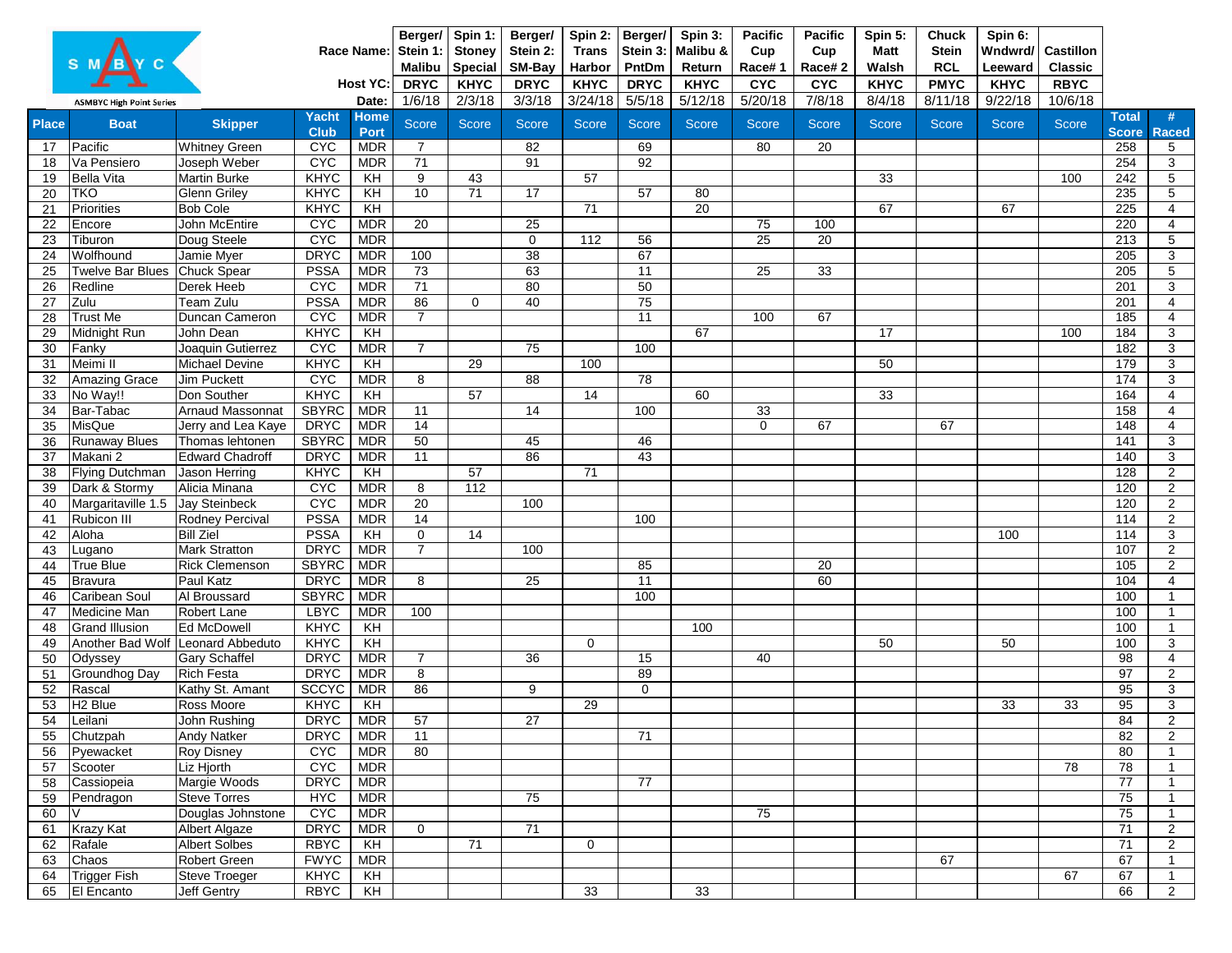|              |                                                        | Berger/ Spin 1:<br>Stein 1:<br><b>Malibu</b><br><b>DRYC</b> | <b>Stoney</b><br><b>Special</b><br><b>KHYC</b> | Berger/<br>Stein 2:<br>SM-Bay<br><b>DRYC</b> | Spin 2:<br><b>Trans</b><br>Harbor<br><b>KHYC</b> | Berger/<br>PntDm<br><b>DRYC</b> | Spin 3:<br>Stein 3: Malibu &<br>Return<br><b>KHYC</b> | <b>Pacific</b><br>Cup<br>Race#1<br><b>CYC</b> | <b>Pacific</b><br>Cup<br>Race#2<br><b>CYC</b> | Spin 5:<br><b>Matt</b><br>Walsh<br><b>KHYC</b> | <b>Chuck</b><br><b>Stein</b><br><b>RCL</b><br><b>PMYC</b> | Spin 6:<br>Wndwrd/<br>Leeward<br><b>KHYC</b> | <b>Castillon</b><br><b>Classic</b><br><b>RBYC</b> |              |         |              |                              |                                  |
|--------------|--------------------------------------------------------|-------------------------------------------------------------|------------------------------------------------|----------------------------------------------|--------------------------------------------------|---------------------------------|-------------------------------------------------------|-----------------------------------------------|-----------------------------------------------|------------------------------------------------|-----------------------------------------------------------|----------------------------------------------|---------------------------------------------------|--------------|---------|--------------|------------------------------|----------------------------------|
|              | <b>ASMBYC High Point Series</b>                        |                                                             |                                                | Date:                                        | 1/6/18                                           | 2/3/18                          | 3/3/18                                                | 3/24/18                                       | 5/5/18                                        | 5/12/18                                        | 5/20/18                                                   | 7/8/18                                       | 8/4/18                                            | 8/11/18      | 9/22/18 | 10/6/18      |                              |                                  |
| <b>Place</b> | <b>Boat</b>                                            | <b>Skipper</b>                                              | <b>Yacht</b><br><b>Club</b>                    | <b>Home</b><br><b>Port</b>                   | <b>Score</b>                                     | <b>Score</b>                    | Score                                                 | Score                                         | <b>Score</b>                                  | <b>Score</b>                                   | <b>Score</b>                                              | <b>Score</b>                                 | <b>Score</b>                                      | <b>Score</b> | Score   | <b>Score</b> | <b>Total</b><br><b>Score</b> | <b>Raced</b>                     |
| 66           | Fang'Dango                                             | James Legge                                                 | <b>KHYC</b>                                    | KH                                           | 65                                               |                                 |                                                       |                                               |                                               |                                                |                                                           |                                              |                                                   |              |         |              | 65                           |                                  |
| 67           | <b>Mexican Divorce</b>                                 | Neil Fraser                                                 | <b>DRYC</b>                                    | <b>MDR</b>                                   |                                                  |                                 | 63                                                    |                                               |                                               |                                                |                                                           |                                              |                                                   |              |         |              | 63                           |                                  |
| 68           | Sonrisa                                                | Herwig Baumgartner                                          | <b>WSA</b>                                     | <b>MDR</b>                                   | $\overline{7}$                                   |                                 |                                                       |                                               | 56                                            |                                                |                                                           |                                              |                                                   |              |         |              | 63                           | $\overline{2}$                   |
| 69           | Macondo                                                | Mike Sudo                                                   | <b>MVYC</b>                                    | <b>MDR</b>                                   |                                                  |                                 | 50                                                    |                                               | 11                                            |                                                |                                                           |                                              |                                                   |              |         |              | 61                           | $\overline{2}$                   |
| 70           | Pursuit                                                | Brendan Huffman                                             | <b>CBYC</b>                                    | <b>MDR</b>                                   |                                                  |                                 | 60                                                    |                                               |                                               |                                                |                                                           |                                              |                                                   |              |         |              | 60                           |                                  |
| 71           | Paradise Found                                         | <b>Jimmy Albert</b>                                         | <b>VYC</b>                                     | <b>MDR</b>                                   |                                                  |                                 |                                                       |                                               | 57                                            |                                                |                                                           |                                              |                                                   |              |         |              | 57                           |                                  |
| 72           | Trevina                                                | David Spradley                                              | <b>PMYC</b>                                    | <b>MDR</b>                                   |                                                  |                                 |                                                       |                                               |                                               |                                                |                                                           |                                              |                                                   | 56           |         |              | 56                           |                                  |
| 73           | Lady L                                                 | <b>Oliver Garrett</b>                                       | <b>DRYC</b>                                    | <b>MDR</b>                                   |                                                  |                                 |                                                       |                                               | 54                                            |                                                |                                                           |                                              |                                                   |              |         |              | 54                           |                                  |
| 74           | Destroyer                                              | Jim Bailey, Alisal Bay                                      | <b>NHYC</b>                                    | <b>MDR</b>                                   | $\mathbf 0$                                      |                                 | 50                                                    |                                               |                                               |                                                |                                                           |                                              |                                                   |              |         |              | 50                           | 2                                |
| 75           | Mako                                                   | M Kreke                                                     | <b>US</b>                                      | <b>MDR</b>                                   | $\overline{0}$                                   |                                 |                                                       |                                               | 50                                            |                                                |                                                           |                                              |                                                   |              |         |              | 50                           | $\overline{2}$                   |
| 76           | Minette                                                | Michael Leneman                                             | <b>SMWYC</b>                                   | <b>MDR</b>                                   | 50                                               |                                 |                                                       |                                               |                                               |                                                |                                                           |                                              |                                                   |              |         |              | 50                           |                                  |
| 77           | Second Wind                                            | Jerry Vellutini                                             | <b>KHYC</b>                                    | KH                                           |                                                  | 43                              |                                                       |                                               |                                               |                                                |                                                           |                                              |                                                   |              |         |              | 43                           | $\overline{\mathbf{1}}$          |
| 78           | Mother of Dragons Robert Silber<br><b>Flash Packet</b> |                                                             | <b>SMWYC</b>                                   | <b>MDR</b>                                   | $\overline{7}$                                   |                                 |                                                       |                                               |                                               |                                                |                                                           | 33                                           |                                                   |              |         |              | 40                           | $\overline{2}$<br>$\overline{1}$ |
| 79           | Couer de Leon                                          | Peter Stazicker<br>Lucien Hall                              | <b>CYC</b><br><b>RBYC</b>                      | <b>MDR</b><br>$\overline{KH}$                |                                                  |                                 |                                                       |                                               |                                               |                                                |                                                           | 40                                           |                                                   |              |         | 40           | 40<br>40                     |                                  |
| 80<br>81     | New Orca                                               | <b>James Whiting</b>                                        | <b>DRYC</b>                                    | <b>MDR</b>                                   |                                                  |                                 |                                                       |                                               | 38                                            |                                                |                                                           |                                              |                                                   |              |         |              | 38                           |                                  |
| 82           | Spray                                                  | Jerome Sammarcelli SMWYC                                    |                                                | <b>MDR</b>                                   |                                                  |                                 |                                                       |                                               | 33                                            |                                                |                                                           |                                              |                                                   |              |         |              | 33                           |                                  |
| 83           | <b>Black Knight</b>                                    | Dan Howard                                                  | <b>DRYC</b>                                    | <b>MDR</b>                                   | $\overline{7}$                                   |                                 | $\overline{25}$                                       |                                               |                                               |                                                |                                                           |                                              |                                                   |              |         |              | $\overline{32}$              | $\overline{2}$                   |
| 84           | Shpritz                                                | <b>Gerald Sobel</b>                                         | <b>VMFT</b>                                    | <b>MDR</b>                                   | $\overline{0}$                                   |                                 | $\overline{14}$                                       |                                               | 14                                            |                                                |                                                           |                                              |                                                   |              |         |              | 28                           | $\mathbf{3}$                     |
| 85           | Shibumi                                                | <b>Team PMYC</b>                                            | <b>PMYC</b>                                    | <b>MDR</b>                                   |                                                  |                                 |                                                       |                                               |                                               |                                                |                                                           |                                              |                                                   |              |         | 26           | 26                           |                                  |
| 86           | CanUK V                                                | <b>Richard Norman</b>                                       | <b>SSC</b>                                     | <b>MDR</b>                                   | $\overline{11}$                                  |                                 | $\overline{14}$                                       |                                               |                                               |                                                |                                                           |                                              |                                                   |              |         |              | $\overline{25}$              | $\overline{2}$                   |
| 87           | <b>Ginger Lee</b>                                      | <b>Greg Rosenkrans</b>                                      | <b>PSSA</b>                                    | <b>MDR</b>                                   |                                                  |                                 |                                                       |                                               | 25                                            |                                                |                                                           |                                              |                                                   |              |         |              | 25                           |                                  |
| 88           | Sea Bear                                               | <b>Steve Klitzky</b>                                        | <b>DRYC</b>                                    | <b>MDR</b>                                   | 11                                               |                                 | 14                                                    |                                               |                                               |                                                |                                                           |                                              |                                                   |              |         |              | $\overline{25}$              | $\overline{2}$                   |
| 89           | <b>Blue Haven</b>                                      | Tom Jett                                                    | <b>RBYC</b>                                    | KH                                           |                                                  |                                 |                                                       |                                               |                                               |                                                |                                                           |                                              |                                                   |              |         | 25           | 25                           |                                  |
| 90           | Biohazard                                              | Jerome Sammarcelli SMWYC                                    |                                                | <b>MDR</b>                                   | $\mathbf 0$                                      |                                 | $\overline{20}$                                       |                                               |                                               |                                                |                                                           |                                              |                                                   |              |         |              | $\overline{20}$              | $\overline{2}$                   |
| 91           | Zephyrus                                               | Damon Guizot                                                | LAYC                                           | <b>MDR</b>                                   | $\overline{20}$                                  |                                 |                                                       |                                               |                                               |                                                |                                                           |                                              |                                                   |              |         |              | 20                           |                                  |
| 92           | California Dream                                       | Chirs Gorog                                                 | <b>CYC</b>                                     | <b>MDR</b>                                   |                                                  |                                 |                                                       |                                               |                                               |                                                |                                                           | 20                                           |                                                   |              |         |              | 20                           |                                  |
| 93           | Jambo                                                  | James Gull                                                  | <b>SBYRC</b>                                   | <b>MDR</b>                                   |                                                  |                                 |                                                       |                                               |                                               |                                                | 17                                                        |                                              |                                                   |              |         |              | 17                           |                                  |
| 94           | <b>USA 54</b>                                          | Charlie Bielecki                                            | KHYC                                           | KH                                           |                                                  |                                 |                                                       |                                               |                                               |                                                |                                                           |                                              |                                                   |              | 17      |              | 17                           | $\overline{A}$                   |
| 95           | <b>Yazzoo</b>                                          | Frank Cazares, Tony                                         | <b>NYCLB</b>                                   | <b>MDR</b>                                   | $\overline{7}$                                   |                                 | 9                                                     |                                               |                                               |                                                |                                                           |                                              |                                                   |              |         |              | 16                           | $\overline{2}$                   |
|              | 96 Senia Jade                                          | Lynn Silverman                                              | DRYC MDR                                       |                                              | $\overline{7}$                                   |                                 |                                                       |                                               | 8                                             |                                                |                                                           |                                              |                                                   |              |         |              | 15                           | $\overline{2}$                   |
|              | 97 Fleeboflam                                          | <b>Matthew McGrath</b>                                      | SBYRC MDR                                      |                                              | 14                                               |                                 |                                                       |                                               |                                               |                                                |                                                           |                                              |                                                   |              |         |              | 14                           |                                  |
|              | 98   Sea Diamond                                       | Doug Williams                                               | <b>DRYC</b>                                    | <b>MDR</b>                                   | $\mathbf 0$                                      |                                 |                                                       |                                               | 14                                            |                                                |                                                           |                                              |                                                   |              |         |              | 14                           | $\overline{2}$                   |
|              | 99 Wahzoo<br>100 Mia Noi                               | <b>William Wells</b><br>Justin O'Brien                      | <b>CYC</b><br>$\overline{US}$                  | <b>MDR</b><br><b>MDR</b>                     | 14<br>11                                         |                                 |                                                       |                                               |                                               |                                                |                                                           |                                              |                                                   |              |         |              | 14<br>11                     |                                  |
|              | 101 Persistence                                        | C Bryce Benjamin                                            | <b>CYC</b>                                     | <b>MDR</b>                                   |                                                  |                                 |                                                       |                                               | 11                                            |                                                |                                                           |                                              |                                                   |              |         |              | 11                           |                                  |
|              | 102 Sunshine                                           | Leonard Gordon                                              | <b>PSSA</b>                                    | <b>MDR</b>                                   | 11                                               |                                 |                                                       |                                               |                                               |                                                |                                                           |                                              |                                                   |              |         |              | 11                           |                                  |
|              | 103 Wings                                              | Rene Hollander                                              | SBYRC MDR                                      |                                              | $\overline{11}$                                  |                                 |                                                       |                                               |                                               |                                                |                                                           |                                              |                                                   |              |         |              | 11                           |                                  |
|              | 104 LaMay Isola                                        | <b>Scott LaMay</b>                                          | <b>PMYC</b>                                    | <b>MDR</b>                                   |                                                  |                                 |                                                       |                                               |                                               |                                                |                                                           |                                              |                                                   | 11           |         |              | 11                           |                                  |
|              | 105 Astrid                                             | Rush Gomez                                                  | <b>KHYC</b>                                    | KH                                           | 9                                                |                                 |                                                       |                                               |                                               |                                                |                                                           |                                              |                                                   |              |         |              | 9                            |                                  |
|              | 106 Elixir                                             | <b>Chad Downey</b>                                          | <b>SSC</b>                                     | <b>MDR</b>                                   | $\overline{8}$                                   |                                 |                                                       |                                               |                                               |                                                |                                                           |                                              |                                                   |              |         |              | 8                            |                                  |
|              | 107 French Kiss                                        | Christopher Hillseth                                        | <b>CAC</b>                                     | <b>MDR</b>                                   | 8                                                |                                 |                                                       |                                               |                                               |                                                |                                                           |                                              |                                                   |              |         |              | 8                            |                                  |
|              | 108 Klexy                                              | <b>Ed Jenkins</b>                                           | <b>SBYRC</b>                                   | <b>MDR</b>                                   | 8                                                |                                 |                                                       |                                               |                                               |                                                |                                                           |                                              |                                                   |              |         |              | 8                            |                                  |
|              | 109 Marisol                                            | Seth Hall                                                   | <b>CRA</b>                                     | <b>MDR</b>                                   | 8                                                |                                 |                                                       |                                               |                                               |                                                |                                                           |                                              |                                                   |              |         |              | 8                            |                                  |
|              | 110 White Knight                                       | Zoltan Katinszky                                            | <b>CBYC</b>                                    | <b>MDR</b>                                   | 8                                                |                                 |                                                       |                                               |                                               |                                                |                                                           |                                              |                                                   |              |         |              | 8                            |                                  |
|              | 111 Sea Horse                                          | James Corr                                                  | <b>CYC</b>                                     | <b>MDR</b>                                   | $\overline{7}$                                   |                                 |                                                       |                                               |                                               |                                                |                                                           |                                              |                                                   |              |         |              | $\overline{7}$               |                                  |
|              | 112 Spray                                              | Peter Nelson                                                | <b>CYC</b>                                     | <b>MDR</b>                                   | $\overline{7}$                                   |                                 |                                                       |                                               |                                               |                                                |                                                           |                                              |                                                   |              |         |              | $\overline{7}$               |                                  |
|              | 113 Wahoo-Grafix                                       | <b>Richard Kelton</b>                                       | <b>LAYC</b>                                    | <b>MDR</b>                                   | $\overline{7}$                                   |                                 |                                                       |                                               |                                               |                                                |                                                           |                                              |                                                   |              |         |              | $\overline{7}$               |                                  |
|              | 114 Eggemoggin                                         | Kris Helm                                                   | <b>SBYRC</b>                                   | <b>MDR</b>                                   |                                                  |                                 | 0                                                     |                                               |                                               |                                                |                                                           |                                              |                                                   |              |         |              | $\mathbf 0$                  |                                  |
|              | 115 Infidel                                            | <b>Rick Ruskin</b>                                          | <b>DRYC</b>                                    | <b>MDR</b>                                   |                                                  |                                 | $\mathsf 0$                                           |                                               |                                               |                                                |                                                           |                                              |                                                   |              |         |              | 0                            |                                  |